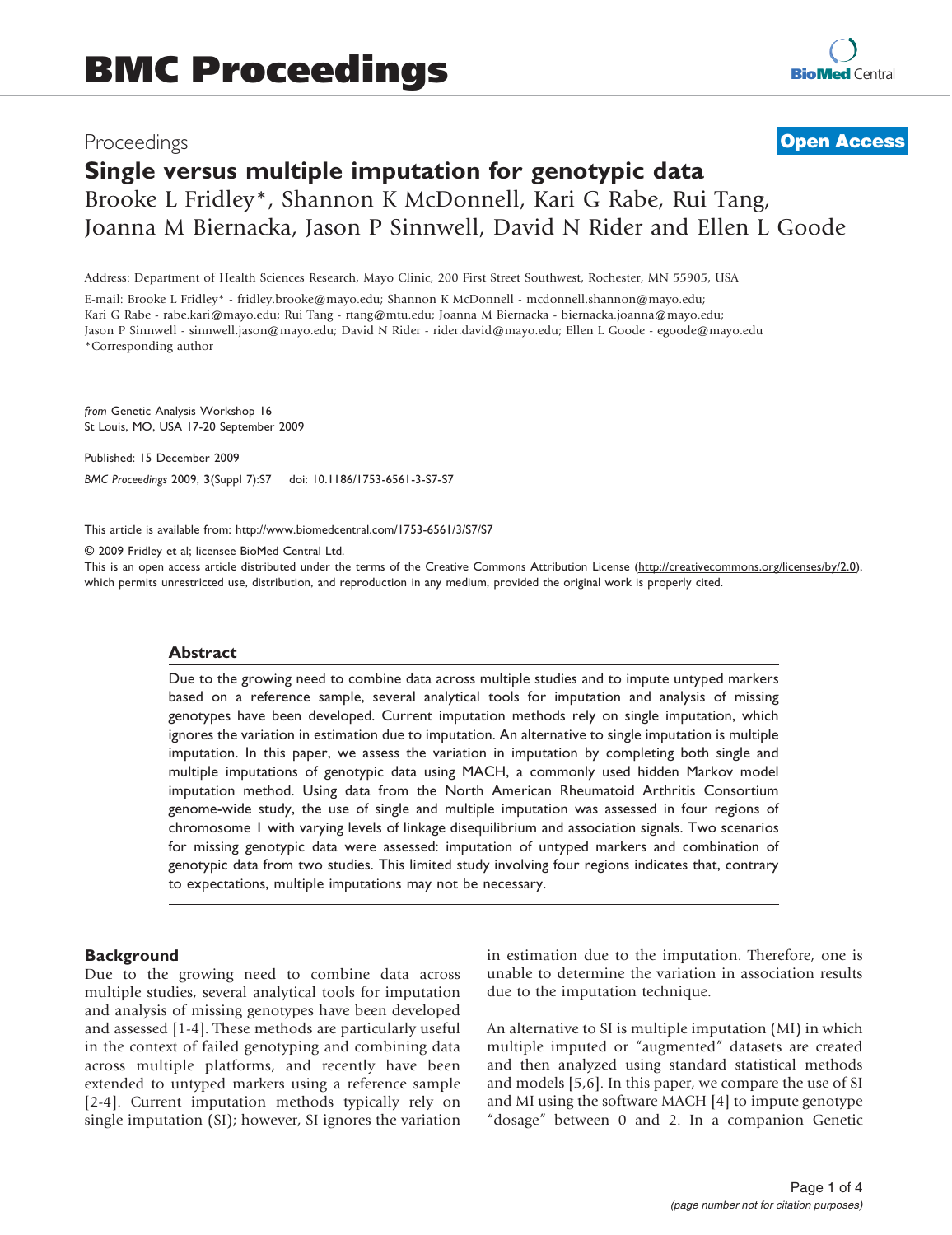Analysis Workshop (GAW) 16 analysis, we assessed four commonly used imputation packages (MACH [\[4](#page-3-0)], fastPHASE [\[1\]](#page-3-0), IMPUTE [\[2\]](#page-3-0), PLINK [\[7\]](#page-3-0)) and concluded that using MACH or IMPUTE led to the lowest imputation error rates [\[8\]](#page-3-0), consistent with other reports that MACH and IMPUTE yield similar imputation accuracy [[9](#page-3-0),[10\]](#page-3-0). We chose to use MACH rather than IMPUTE for this comparison of SI versus MI because MACH required less memory to run, and we considered it to be more "user-friendly". The comparison of SI and MI was completed using the North American Rheumatoid Arthritis Consortium (NARAC) data [[11\]](#page-3-0). We examine the variation in imputation and implication on association results.

## **Methods**

## **Data**

The NARAC data consists of 868 cases of rheumatoid arthritis (RA) and 1194 controls genotyped on the 550 k Illumina single-nucleotide polymorphism (SNP) chip [[11,12](#page-3-0)]. To mimic a variety of genetic models, we assessed four regions on chromosome 1 (two with positive associations, two with null associations). Associated regions included PTPN22, which has been reported to harbor the risk SNP rs2476601 [[13,14](#page-3-0)] and PADI4, which also has a reported risk allele for RA [\[15](#page-3-0)], in which PADI4 displays lower linkage disequilibrium (LD) than PTPN22. Two null regions on chromosome 1 were also selected: one with high LD and one with low LD (Figure 1). Before analysis, SNPs deviating from



## Figure 1

Four genomic regions. (A) Null region 1 - low LD; (B) Null region 2 - high LD; (C) Associated region - PTPN22 (D) Associated region - PADI4. SNPs in boxes indicate those removed for imputation of completely untyped markers. For associated regions (A and B), boxes indicate SNPs which were imputed: blue boxes denote the set containing the imputed risk SNP (first SNP set) and green boxes denote the set including flanking markers to the risk SNP (second SNP set).

Hardy-Weinberg equilibrium (HWE)  $(p < 0.001)$  or with call rates <95% were removed.

## Single and multiple imputation

Analyses under two scenarios were completed; for both scenarios, we have "true" genotypes. Scenario I mimicked the situation in which completely untyped markers were imputed. In this scenario, a set of SNPs genotyped in the NARAC cohort were selected to be removed based on various criteria (e.g., minor allele frequency (MAF), significance, LD) and were then imputed in the entire cohort. For both 'associated' regions (Figure 1, C and 1D), two sets of SNPs were imputed, resulting in a total of six datasets for analysis (two for each associated region, one for each null region). The risk SNP was defined as the SNP with the strongest evidence of association (rs2476601 in PTPN22, rs6683201 in PADI4). In the first set, the risk SNP was imputed; in the second set, the two markers flanking the risk SNP were imputed.

Scenario II mimicked the situation in which two studies genotyped different set of SNPs; 1/3 of the SNPs were genotyped only in Study I, 1/3 of the SNPs were genotyped only in Study II, and the remaining 1/3 of the SNPs were genotyped in both Study I and Study II. We created the two studies by randomly splitting the NARAC data, ensuring equal numbers of cases and controls in each study. Likewise, the SNPs were randomly chosen to be genotyped in Study I, Study II, or both studies.

Each of the four regions for both scenarios were analyzed five times using MACH version 1.0.16 [\[4\]](#page-3-0) with phased HapMap haplotypes for the 60 CEU founder participants as the reference haplotypes [[16\]](#page-3-0). For each region, 150 iterations were used to insure convergence, where minor allele "dosage" (expected mean genotype) was imputed. Syntax used for running MACH was the following: mach1 -d region.dat -p region.ped -h region.haplos -s region.snps –rounds 150 –greedy –geno –dosage –quality –mask 0.02 –seed 487 > mach.out.

Associations between SNP genotypes and RA risk were then assessed using logistic regression to estimate odds ratios (ORs), 95% confidence intervals (CIs), and p-values. Tests for association assumed an ordinal (logadditive) genotypic effect on RA risk. Inference for parameters from multiple imputations was completed as follows: let  $\theta$  represent the parameter of interest, and K represent the number of imputed datasets (e.g.,  $K = 5$ ). The overall point estimate of  $\theta$  is the mean of the K point estimates based on the imputed datasets. The estimated variance of  $\hat{\theta}$  is defined as  $\hat{V}(\hat{\theta}) = W + (1 + 1/k)B$ , where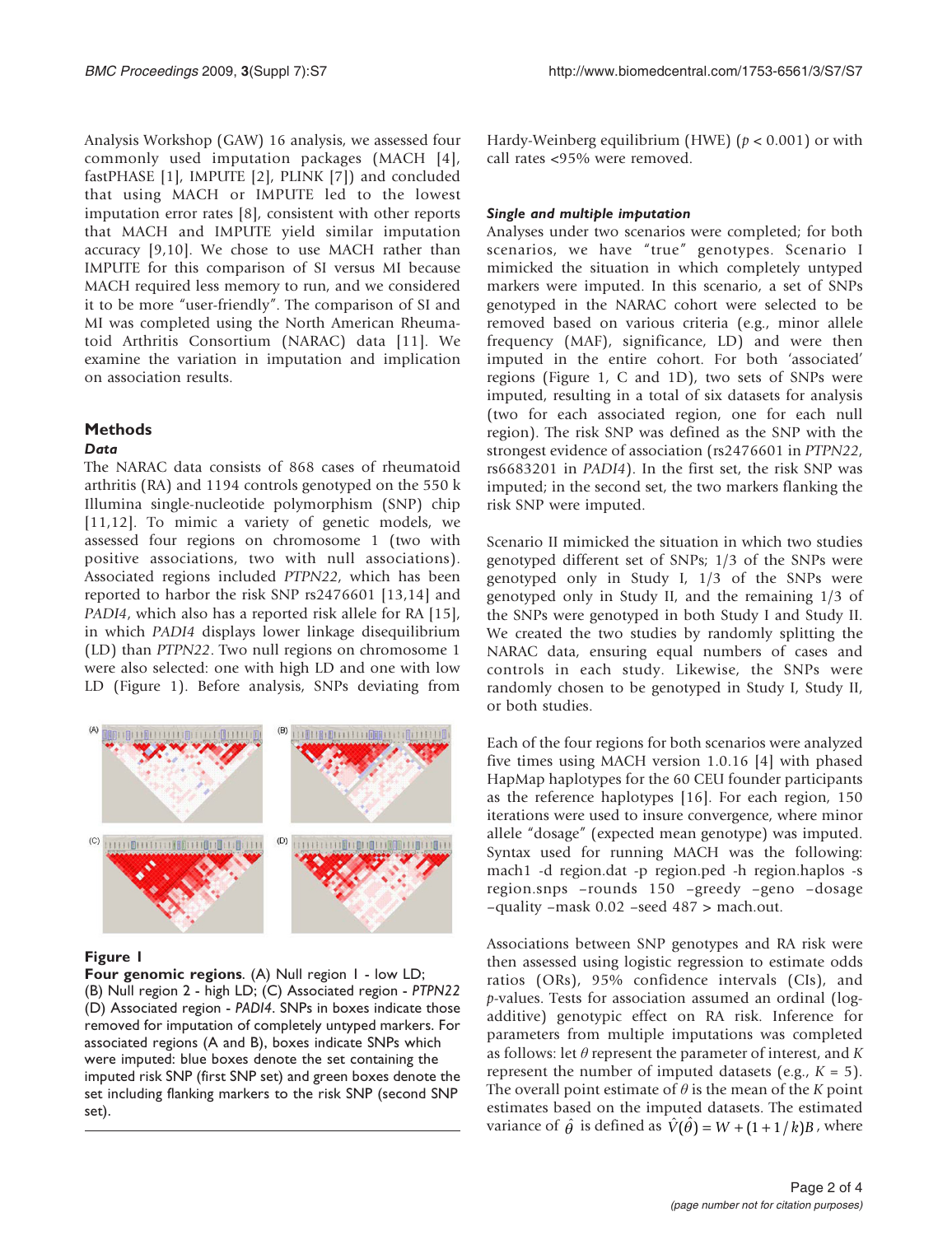W and B represent the within and between imputation variation. Inference for  $\theta$  is then based on the *t*-distribution with  $df = (k - 1)(1 + (1/(K + 1))(W/B))^2$  [[5\]](#page-3-0).

## **Results**

Comparison of the standard error for the SNP coefficient from logistic regression between SI (first run or run 1) and MI revealed only a small differences in the standard error and ORs between SI and MI, as illustrated with the 95% CIs for the ORs from SI and MI for Scenario I (Figure 2B). The median difference in standard error between SI and MI was -0.0004 and -0.0001 for Scenario I and II, respectively. The median difference in ORs was 0.0005 with and IQR (interquartile range) of 0.008 for Scenario I, while the median difference in ORs was 0.0002 with an IQR of 0.006 for Scenario II.

In terms of impact on testing for association using SI and MI, results were very similar between SI and MI. For Scenario I, the median difference in  $-log_{10}(p\nu$ values) was 0.005 with IQR of 0.077, while for Scenario II, the median difference was 0.002 with and IQR of 0.044. Scenario I had slightly greater variation in p-values between SI and MI as compared to Scenario II. Next, we evaluated the variation in imputed genotypes from two imputation runs (run 1 and run 2), summarized by SNP and by subject, for Scenario I and II. The median difference in imputed genotypes, summarized by SNP, was 0.0002 (IQR = 0.002) and 0.0003 (IQR = 0.001) for Scenario I and II, respectively. The median difference (IQR) between imputed genotypes, when summarized by subject, for Scenario I and II was 0.0005 (IQR = 0.011) and 0.0003 (IQR = 0.007).



Figure 2

(A) Odds ratios with 95% CI for each of the 5 imputation runs; (B) Odds ratios with 95% CI based on SI and MI from MACH Scenario I.

LD had a greater effect on variation in imputation in regions of low LD, as expected. For example, the variation in imputation of genotypes from MACH was larger in the null 1 region (low LD) as compared to the null 2 region (high LD) (Figure 3). We also observed that variation in ORs from association analyses completed on multiple imputed datasets was higher in regions of low LD (Figure 2A).

#### Discussion and conclusion

We have demonstrated the use of SI and MI for the imputation of missing genotypes or untyped markers using a reference panel. In doing so, we utilized MACH [[4](#page-3-0)], a common method that relies on LD and haplotype estimation via a hidden Markov model. A companion GAW16 paper assessed four commonly used imputation packages and concluded that using MACH or IMPUTE led to the lower imputation error rates than using fastPHASE or PLINK [\[8\]](#page-3-0). Care should be taken to select the most appropriate imputation method as well as to determine whether to use SI or MI.

Another consideration of whether one should employ MI is computation time. For the analyses presented, MACH was run on a Beowolf-style Linux cluster with compute nodes running CentOS 4.3 Linux x86-64 allowing 8-16 GB memory per job. Scenario I runtimes (single imputation) ranged from 13-18 minutes. However, when MACH used the raw genotype data for the reference samples instead of the phased haplotypes, the run-time increased to more than 30 days [mach1 -d regionPool.dat -p regionPool.ped –rounds 150 –compact –geno –dosage –quality –mask 0.02 –seed 1776 > mach.out]. In contrast, the run-times for Scenario II, based on phased haplotypes, was around 10 minutes



Figure 3 Box plots of difference in individuals' dosage (observed or imputed) for each of the SNPs with missing data (Scenario II) from MACH.